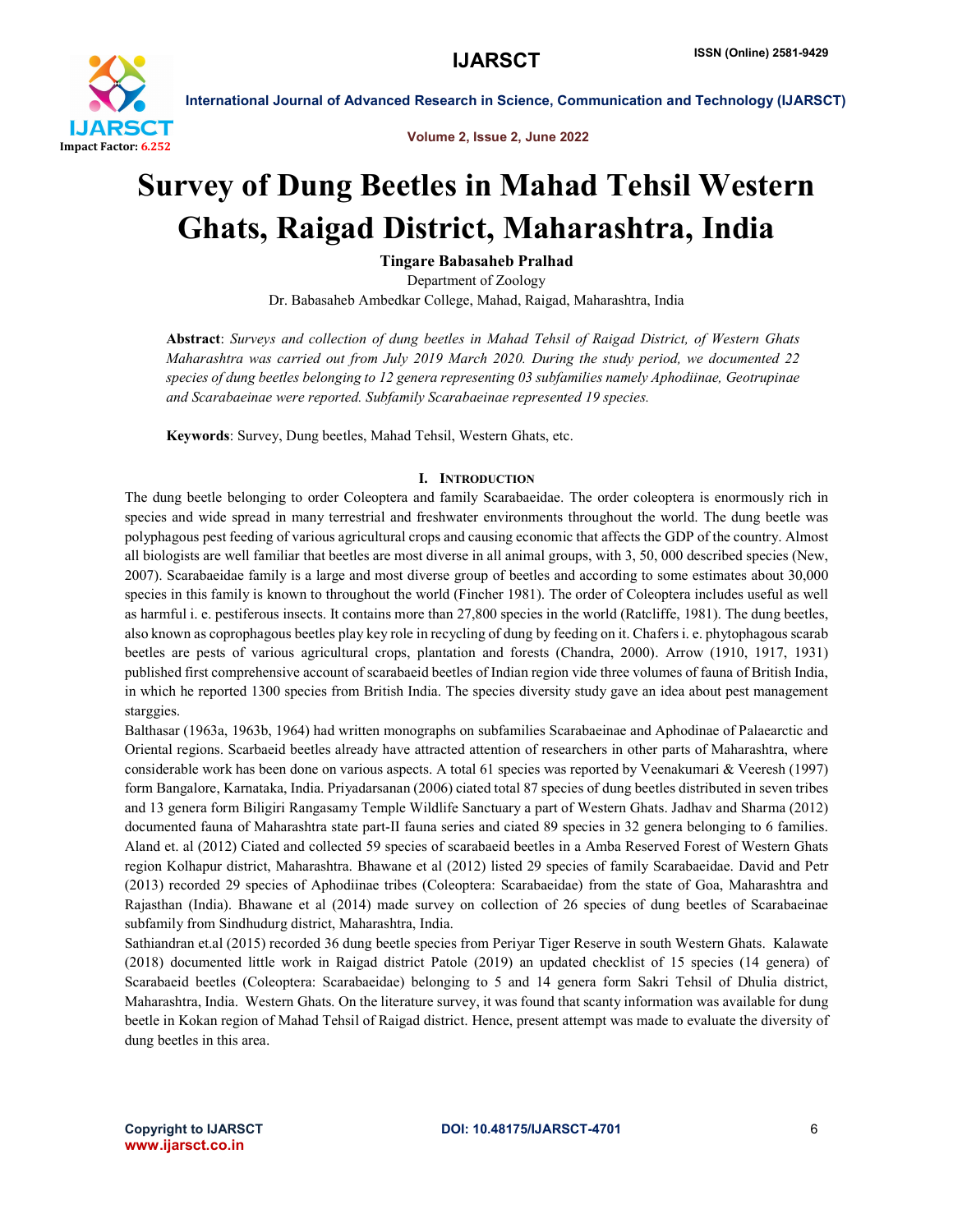

### Volume 2, Issue 2, June 2022

# II. MATERIALS AND METHODS

Adult beetles were collected with the help of light trap method and by handpicking form dung present in the field. Surveys and collection were carried out for a period of one year in 15-day interval in the evening from 6.00 – 8.00 pm. fluorescent lamp was used to attract them. A bamboo pole measuring nearly 10 feet long was used to shake branches of their host plants (Lolage and Patil, 1988). A few beetles were collected, killed pinned and preserved. These specimens were identified with available literature i.e., Arrow (1919, 1917, 1931), Balthasar 1963, 1964) and Krikken (2013).

### III. RESULT AND DISCUSSION

In all, 22 species of dung beetles were encountered during the present surveys and collection belonging to 12 genera representing 03 subfamilies namely Aphodiinae, Geotrupinae and Scarabaeinae. The Scarabaeinae was the dominant Pinero and Avila (2004) studied dung insect community composition of South-Eastern Spain Chandra and Ahirwar (2005) studied Scarabaeid beetle fauna of Bandhavgarh National Park, Madhya Pradesh which revealed, in all 44 species in 24 genera and eight subfamilies. The dung beetles play crucial roles in nutrient cycling, soil aeration, secondary seed dispersal and regulation of enteric parasites as well as dung breeding dipterans pests (Mittal, 2005). The study revealed that, beetles' assemblage was very diverse including 135 species from nine families. Percent of Scarabaeid beetle was 21.1%. Sabu et al. (2006) thoroughly studied guild structure, diversity and succession of dung beetles with special reference to Indian elephant dung in South-Western Ghats forests. Kalawate (2018) reported 50 species of dung beetles represented 25 genera, 17 tribes and 7 subfamilies.

| Sr. No.        | <b>Families</b>                | <b>Scientific name of Species</b>      |
|----------------|--------------------------------|----------------------------------------|
| 01             | <b>Subfamily: Aphodinae</b>    | 1. Aphodius sp.                        |
|                |                                | 2. Aphodius sp.                        |
| 02             | <b>Subfamily: Geotrupinae</b>  | 3. Boloboceras nigricans (Westwood)    |
|                |                                | 4. Sisyphus neglectus (Gory)           |
|                |                                | 5. Heliocopris bucephalus (Fabricius   |
|                |                                | 6. Heliocopris tyranus (Thomson)       |
| 0 <sub>3</sub> | <b>Subfamily: Scarabaeinae</b> | 7. Catharcius molossus (Linnaeus)      |
|                |                                | 8. Catharcius pithecus (Fabricius)     |
|                |                                | 9. Copris sp.                          |
|                |                                | 10. Copris repertus (Walker)           |
|                |                                | 11. Phalops divisus (Wiedeman)         |
|                |                                | 12. Onthophagus sp.                    |
|                | <b>Subfamily: Scarabaeinae</b> | 13. Onthophagus unifaciatus (Schaller) |
|                |                                | 14. Onthophagus catta (Fabricius)      |
|                |                                | 15. Onthophagus acuticollis (Gillet)   |
|                |                                | 16. Onthophagus agnus (Gillet)         |
|                |                                | 17. Onthophagus cervus (Fabricius)     |
|                |                                | 18. Onthophagus sp.                    |
|                |                                | 19. Liatongus rhadamistus (Fabricus)   |
|                |                                | 20. Drepanocerus setosus(Wiedeman)     |
|                |                                | 21. Onitis phiemon (Fabricius)         |
|                |                                | 22. Chironitis arrowi (Janssens)       |

Table 1: Dung beetles of Mahad Tehsil of Western Ghats of Raigad District, Maharashtra, India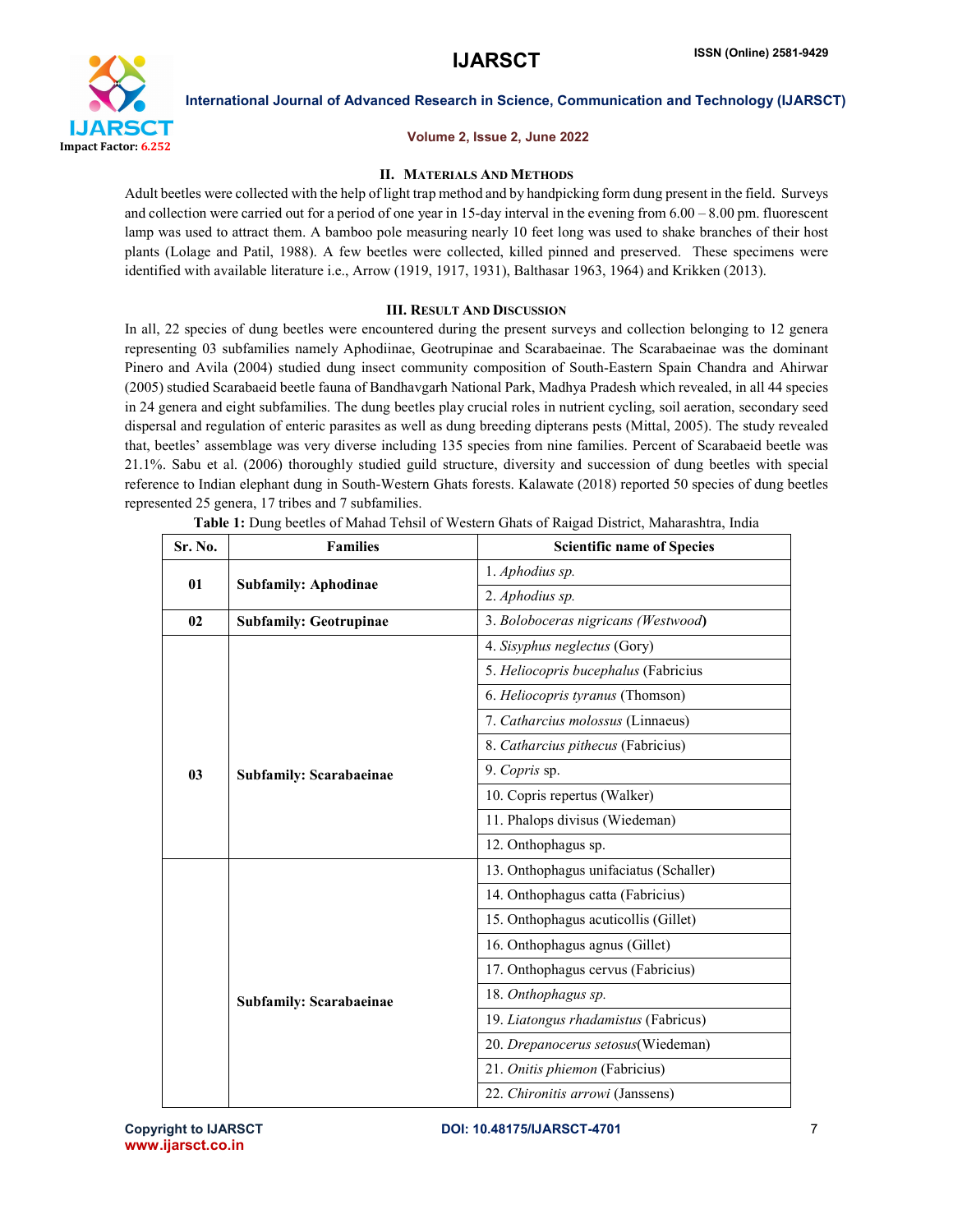

#### Volume 2, Issue 2, June 2022

#### **REFERENCES**

- [1] Aland, S. R., Mamlayya, A. B. and Bhawane, G.P. (2012). Diversity of scarabaeid beetles (Coleoptera: Scarabaeidae) in and around Amba reserved forest of Western Ghats region Kolhapur district, Maharashtra. Indian J.Trop. Biodiv. 20(1): 84-87.
- [2] Arrow, G. J. 1910. The Fauna of British India including Ceylon and Burma, Coleoptera Lamellicornia (Cetoniinae and Dynastinae)-l. Taylor & Francis, London, 322pp.
- [3] Arrow, G. J. 1917. The fauna of British India including Ceylon and Burma (Rutelinae, Desmonychinae and Euchiirinae) [pp. 387]., Vol. V-XIII [Col. Lamell II, editor], Taylor & Francis, London, 77 figs.
- [4] Arrow, G. J. 1931. (Coprinae) [pp. 128]. The fauna of British India including Ceylon and Burma, Vol. V-XII [Col. Lamell III, editor], Taylor & Francis, London, 61 figs.
- [5] Balthasar,V. 1963a. Monographic der Scarabaeidae and Aphodiidae der Palaearktischen and Orientalischen Region, Prague, Verl. Tschechosl Akad. Wissensch I, 391 pp., 137 figs. 24 pls.
- [6] Balthasar,V. 1963b. Monographie der Scarabaeidae and Aphodiidae der Palaearktischen and Orientalischen Region Prague, Verl. Tschechosl Akad. Wissensch II, 627 pp., 226 figs., 16 pls.
- [7] Balthasar, V. 1964. Monographie der Scarabaeidae and Aphodiidae der Palaearktischen and Orientalischen Region Prague, Verl. Tschechosl Akad. Wissensch III, pp. 652, 224 figs.
- [8] Bhawane, G. P., Mamlayya, A. B., Wagh, S. R. and chaugule, A. K. (2012). Diversity of white grub beetles and their host range from northern Western Ghats, Kolhapur district (MS), India. The Bioscan 7(4): 589-596, 2012.
- [9] Bhawane, G. P., Bharamal, D. L., Koli, Y. J. and Korgaonkar, D. S. (2014). Scarab (Scarabaeidae) fauna of Sindhudurg district, Maharashtra, India. Biolife. 2(4): 1301-1304.
- [10] Chandra, K. (2000) Inventory of scarabaeid beetles (Coleoptera) from Madhya Pradesh, India. Zoo's Print Journal, 15 (11): 359-362.
- [11] Chandra, K. and S. C. Ahirwar 2005. Scarabaeid beetles of Bandhavgarh National Park, Madhya Pradesh. Zoo's Print Journal 20 (8): 1961-64.
- [12] David, K. and Petr, S. (2013). Aphodiinae (Coleoptera: Scarabaeidae) of the Goa, Maharashtra and Rajasthan (India) with description of Aphodius (Gilletianus) rajawatorum sp. Nov. Acta Entomol. Musei Nat. Pragae. 53(2): 633-648.
- [13] Estrada, A., G. Halffter, R. Coates-Estrada, and D. A. Meritt, Jr. 1993. Dung beetles attracted to mammalian herbivore (Alouatta palliata) and omnivore (Nasua narica) dung in the tropical rain forest of Los Tuxtlas, Mexico. Journal of Tropical Ecology 9 (1): 45-54.
- [14] Fincher, G. T. 1981. The potential value of dung beetles in pasture system. J. Ga. Ent. Soc. 16 (2): 316-333.
- [15] Jadhav, M.J. & R.M. Sharma (2012). Insecta: Coleoptera: Scarabaeidae:Scarabaeid beetles. Fauna of Maharashtra, State Fauna Series 20 (Part-2): 489–494.
- [16] Kalawate, A. S. 2018.A Preliminary study on the dung beetles of northern Western Ghats, Maharashtra, India. J.Threatened Taxa 10 (2): 11316-11331.
- [17] Krikken, J. (2013). Oriental Bolboceras: introducton to the genus and taxonomy of the nigricans group of species (Coleoptera: Geotrupidae: Bolboceratnae). Tijdschrif voor Entomologie 156: 35–56; htp://doi.org/10.1163/22119434-00002018.
- [18] Lolage, G. R. and S. P. Patil, 1988. Survey of white grub species and the host plants of their adults in Konkan region. J. Maharashtra Agric. Univ. 13 (1): 26-28.
- [19] Mittal, I. C. (2005). Diversity and conservation status of dung beetle (Lararosticti: Scarabaeidae: Coleoptera) in North India. Bull. Nat. Inst. Eco. 15: 43-51.
- [20] New, T. R. 2007. Beetles and Conservation. J. Insect Conserv. 11: 1-4.
- [21] Priyadarsanan, D.R. (2006). Insecta: Coleoptera: Scarabaeoidea: Scarabaeidae (Dung Beetles), pp. 91–135. Thirumalai, G. & E. Krishnan (eds.). Fauna of Biligiri Rangaswamy Temple Wildlife Sanctuary, Conservaton Area Series 27. Zoological Survey of India, 263pp.
- [22] Ratcliffe, B.C. (2002). A checklist of the Scarabaeoidea (Coleoptera) of Panama. Zootaxa 32: 1–48.
- [23] Sathiandran, N., S.K. Thomas & A.T. Flemming (2015). An illustrated checklist of dung beetles (Coleoptera: Scarabaeinae) from the Periyar Tiger Reserve, Kerala, India. Journal of Threatened Taxa 7(15): 8250–8258 htp://doi.org/10.11609/ jot.2466.7.15.8250-8258